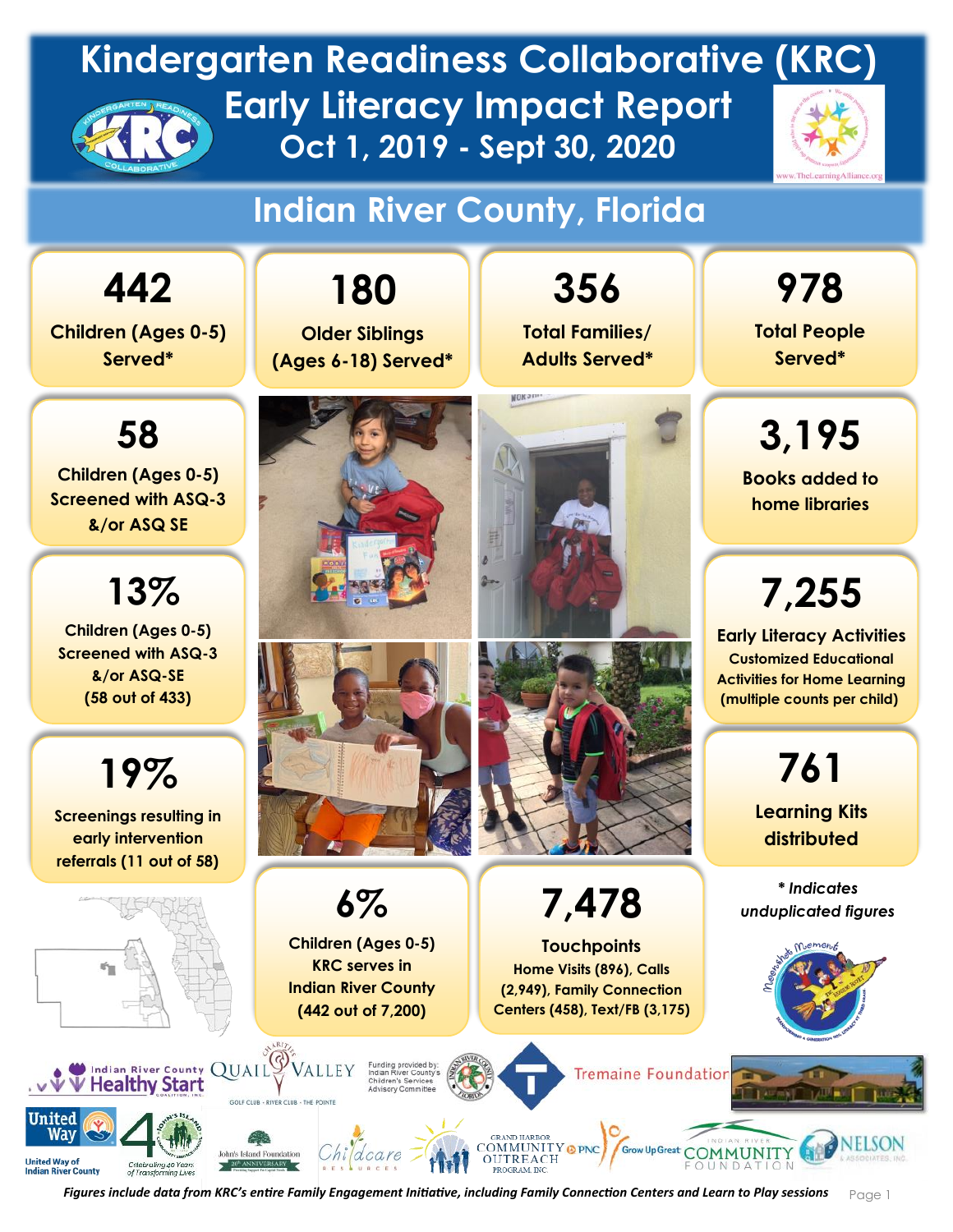## **Gifford, Indian River County, Florida**

**178 Children (Ages 0-5) Served \* 78 Older Siblings (Ages 6-18) Served\* 127 Total Families/ Adults Served\* 383**  $\mathbb{S}_{\Box}$ **Total People Served\* 2,243 Touchpoints Home Visits (462), Calls (904), Family Connection Center (48), Text/FB (829)** $QUAL$ Indian River County VALLEY . v V V Healthy Start Initer

ฟลา

**United Way of**<br>Indian River Co



*\* Indicates unduplicated figures*

**31 Children (Ages 0-5) Screened with ASQ-3** 

**&/or ASQ SE** 

**19%**

**Children (ages 0-5) Screened with ASQ-3 &/or ASQ-SE (31 out of 163)**

**19%**

**Screenings resulting in early intervention referrals (6 out of 31)**

**1,407**

**Books added to home libraries**

**3,384**

**Early Literacy Activities Customized Activities for Home Learning (multiple counts per child)**

**Tremaine Foundation** 

**Grow Up Great** 

 $\epsilon$ Figures include data from KRC's Family Engagement Initiative in Gifford, including Family Connection Centers and Learn to Play sessions  $\,\,\,$  <code>Page 2</code>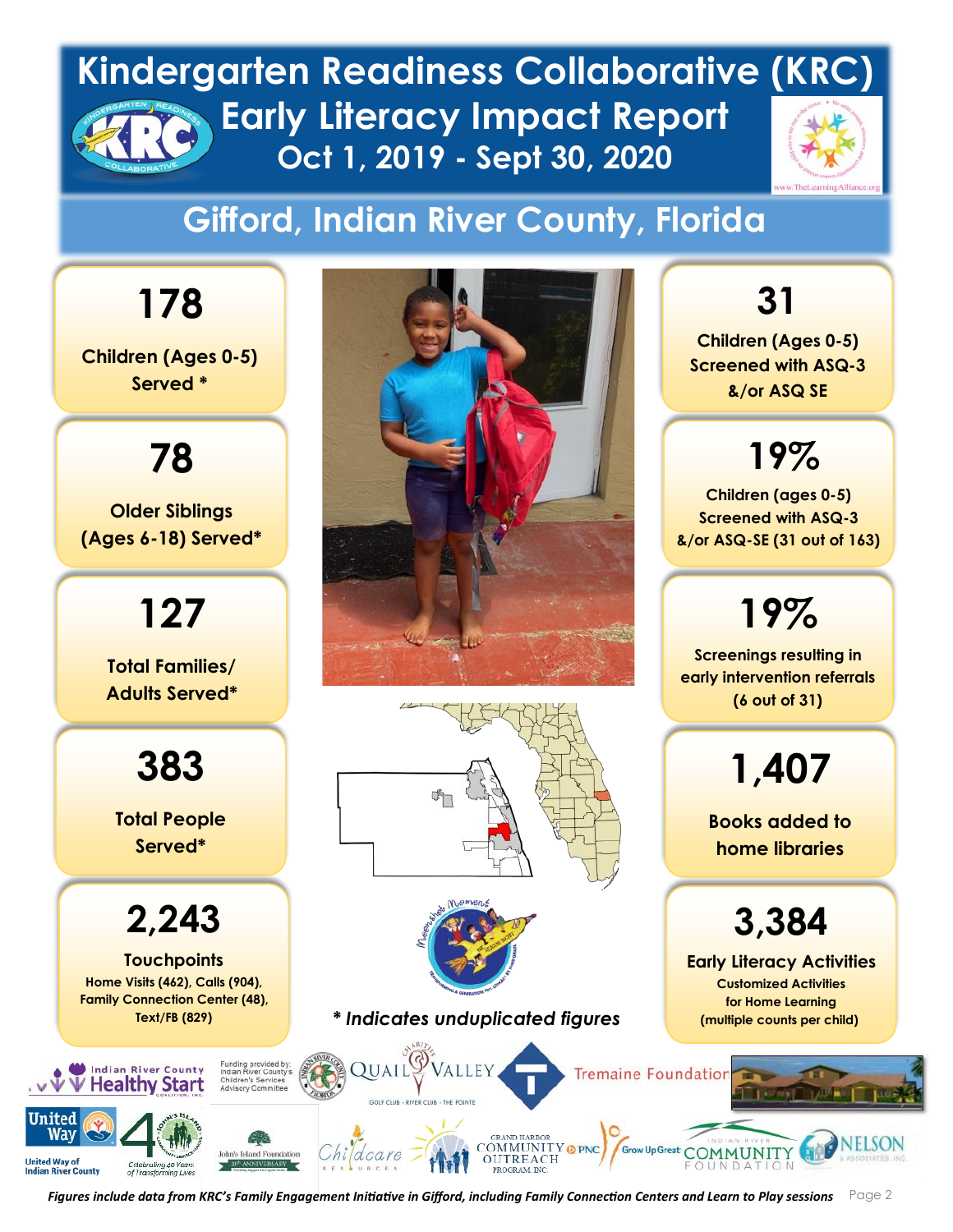### **Fellsmere, Indian River County, Florida**



**Children (Ages 0-5) Screened with ASQ-3 &/or ASQ SE** 

**27**

## **10%**

**Children (ages 0-5) Screened with ASQ-3 &/or ASQ-SE (27 out of 270)**

# **19%**

**Screenings resulting in early intervention referrals (5 out of 27)**

**1,788**

**Books added to home libraries**

# **3,871**

**Early Literacy Activities Customized Activities for Home Learning (multiple counts per child)**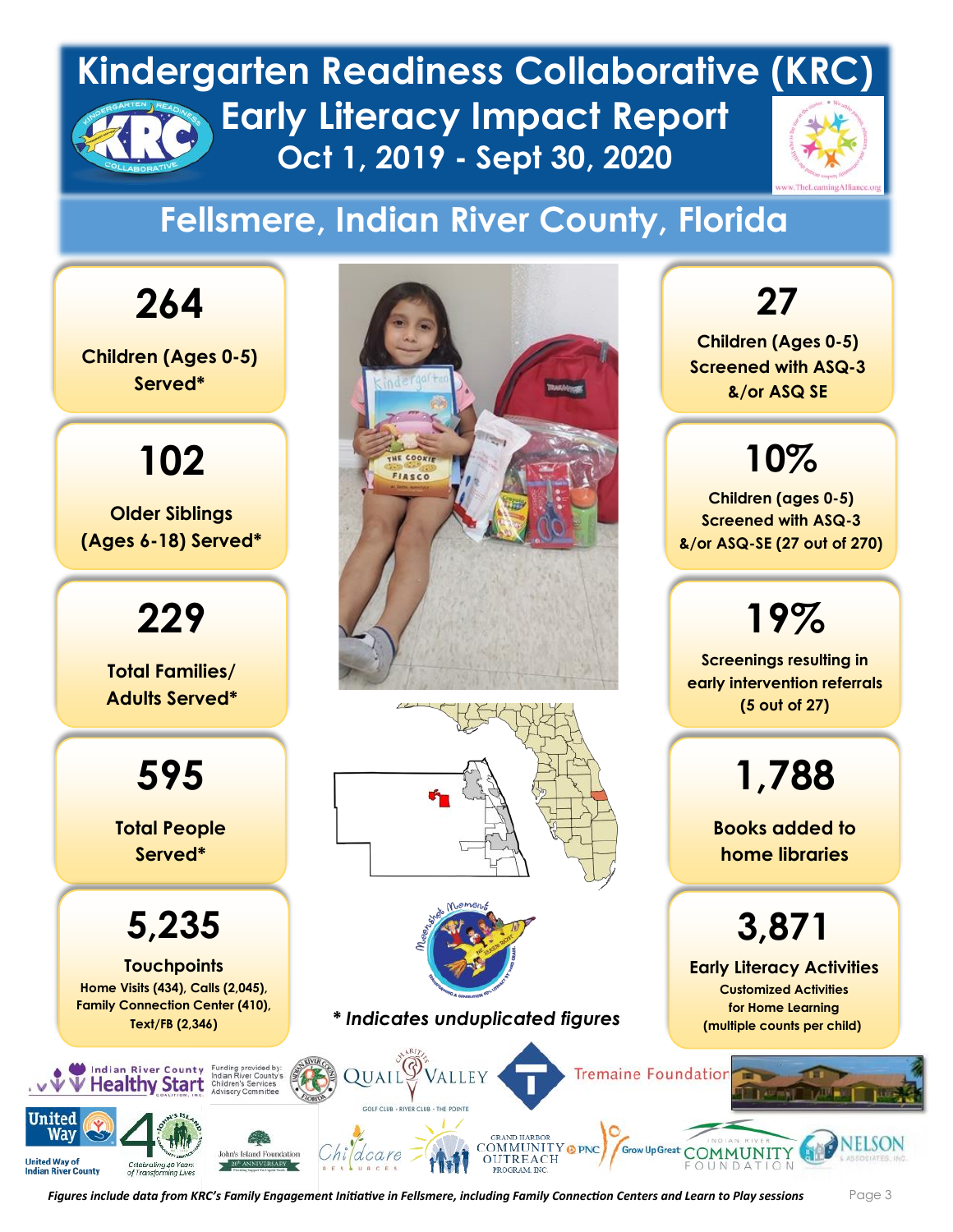

**761**

**Learning Kits distributed**

### **Learning Kits**

**KRC's Early Literacy Specialists recognized the need to provide families with more handson activities to play and learn at home together. As a result of the pandemic, KRC has adjusted its service delivery model to include Learning Kits for any family in Indian River County who has a child ages birth to five. Since March 2020, we have delivered 761 Learning Kits to a wide range of families from all over the county.** 

**Learning Kit activities include:**





- **Books** • **Chalk**
- 

**KRC's Family Creation:** 

**Planting Flowers** 

- **White boards**
- **Coloring sheets**
- **Homemade play dough**
- **Gardening materials & flower seeds**
- **Alphabet plates**
- **Beach ball matching game**
- **Picture cards**
- **Number matching cards**
- **Bubbles**
- **Healthy snacks**













Directions:

Water regularly

Put dirt into flower pot







- Literacy & Language -<br>Vocabulary & following directions Math - Measurements &
- sequencing
- Physical Fine motor skills Cognitive - Prediction
- Science Learning about plants
- & how they grow





Grow Up Great COMMUNITY

FOUNDATION











**Tremaine Foundation** 

COMMUNITY OPNC

OUTREACH



Page 4

JELSON